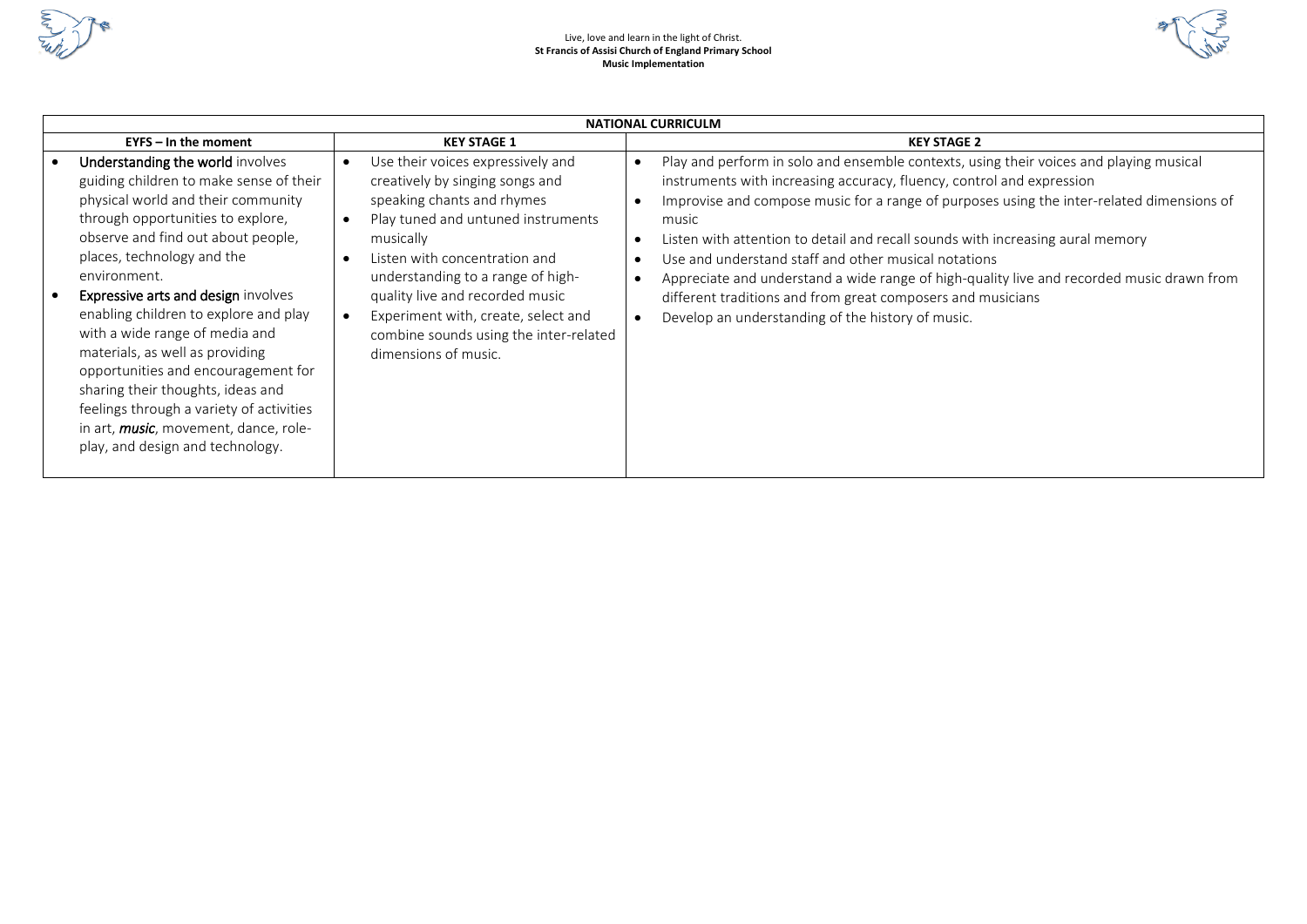

## Live, love and learn in the light of Christ. **St Francis of Assisi Church of England Primary School Music Implementation**



| Year<br>group                     | <b>Autumn 1</b>                                                                                                                                                                                                                                                                                                                   | <b>Autumn 2</b>                                                                                     | <b>Spring 1</b>                                                                                                                                                                                                                                                                                                                                                                                                           | <b>Spring 2</b>                                                                                                                                                                                                                                                                                                  | Summer 1                                                                                                                                                                                                           | <b>Summer 2</b>                                                                                                                          |
|-----------------------------------|-----------------------------------------------------------------------------------------------------------------------------------------------------------------------------------------------------------------------------------------------------------------------------------------------------------------------------------|-----------------------------------------------------------------------------------------------------|---------------------------------------------------------------------------------------------------------------------------------------------------------------------------------------------------------------------------------------------------------------------------------------------------------------------------------------------------------------------------------------------------------------------------|------------------------------------------------------------------------------------------------------------------------------------------------------------------------------------------------------------------------------------------------------------------------------------------------------------------|--------------------------------------------------------------------------------------------------------------------------------------------------------------------------------------------------------------------|------------------------------------------------------------------------------------------------------------------------------------------|
| <b>EYFS</b>                       | To be included in the Continuous Provision.                                                                                                                                                                                                                                                                                       |                                                                                                     | To be included in the Continuous Provision.                                                                                                                                                                                                                                                                                                                                                                               |                                                                                                                                                                                                                                                                                                                  | To be included in the Continuous Provision.                                                                                                                                                                        |                                                                                                                                          |
|                                   | Singing Christmas songs for parents to watch.                                                                                                                                                                                                                                                                                     |                                                                                                     | Instruments and their sounds.                                                                                                                                                                                                                                                                                                                                                                                             |                                                                                                                                                                                                                                                                                                                  | Body Percussion introducing some Inter-related<br><b>Dimensions of Music.</b>                                                                                                                                      |                                                                                                                                          |
|                                   |                                                                                                                                                                                                                                                                                                                                   |                                                                                                     |                                                                                                                                                                                                                                                                                                                                                                                                                           |                                                                                                                                                                                                                                                                                                                  |                                                                                                                                                                                                                    |                                                                                                                                          |
| Year 1<br><b>Music</b>            | Untuned Instruments -<br>understanding how<br>different instruments can<br>be played.<br>Composition-<br>Use untuned instruments<br>to create a piece of music<br>for a short animation.                                                                                                                                          | Singing $-$<br>Use voices expressively<br>focusing on volume and<br>pitch.                          | Inter-related Dimensions of Music/ Listening and Comparing<br>Pulse (beat) - Djembe drums<br>Tempo<br>Duration<br><b>Tuned Instruments -</b><br>Use Glockenspiels to identify notes and pitch. Transfer this skill using the<br>Boomwhakers.<br>Composition-<br>Compose a short piece using the glockenspiel, boomwhakers and untuned<br>instruments writing the note names or the sound being made (e.g. shake 4 times). |                                                                                                                                                                                                                                                                                                                  | <b>Listening and comparing</b><br>music genres $-$<br>Listen to a variety of music<br>to compare the similarities<br>and differences.<br>Use current popular songs<br>and compare to older<br>versions or similar. |                                                                                                                                          |
| Year 2<br><b>Music</b>            | <b>Inter-related Dimensions</b><br>of Music/ Listening and<br><b>Comparing</b><br>Pulse, Tempo, Duration,<br>Pitch, Dynamics, Timbre,<br>Texture, Structure.                                                                                                                                                                      | $Singing -$<br>Use voices expressively<br>focusing on the inter-<br>related Dimensions of<br>music. |                                                                                                                                                                                                                                                                                                                                                                                                                           | Tuned Instruments -<br>Play a simple tune using a Ukulele.<br>Tuned Instruments / Composition -<br>Compose a short piece using the Ukulele writing the<br>note names.                                                                                                                                            |                                                                                                                                                                                                                    | Listening and comparing music -<br>Instruments Families/ Orchestra/ Bands etc.<br>Composition-<br>Create a band. Drums to keep pulse etc |
|                                   |                                                                                                                                                                                                                                                                                                                                   |                                                                                                     |                                                                                                                                                                                                                                                                                                                                                                                                                           |                                                                                                                                                                                                                                                                                                                  |                                                                                                                                                                                                                    |                                                                                                                                          |
| Year <sub>3</sub><br><b>Music</b> | Notation $-$<br>Understand the treble clef staff and where the notes sit<br>on lines and in spaces including middle C and D.<br>Tuned Instruments -<br>Play a simple tune on the glockenspiel using the correct<br>notation.<br>Composition-<br>Compose a short piece using the glockenspiel and writing<br>the correct notation. |                                                                                                     |                                                                                                                                                                                                                                                                                                                                                                                                                           | <b>Listening and Appreciation -</b><br>RnB, Rock, Reggae, Pop, Film/Classical, Musicals,<br>Motown, Soul, Disco, Funk, Hip Hop, Big Band Jazz.<br><b>History of Music-</b><br>When do these genres fit in time and who are the<br>defining artists? What are their origins and who have<br>the influenced today? | Notation $-$<br>Understand the treble clef staff and where the notes sit<br>on lines and in spaces including middle C and D.<br>Tuned Instruments -<br>Recorder - Guinea Pig Gig                                   |                                                                                                                                          |